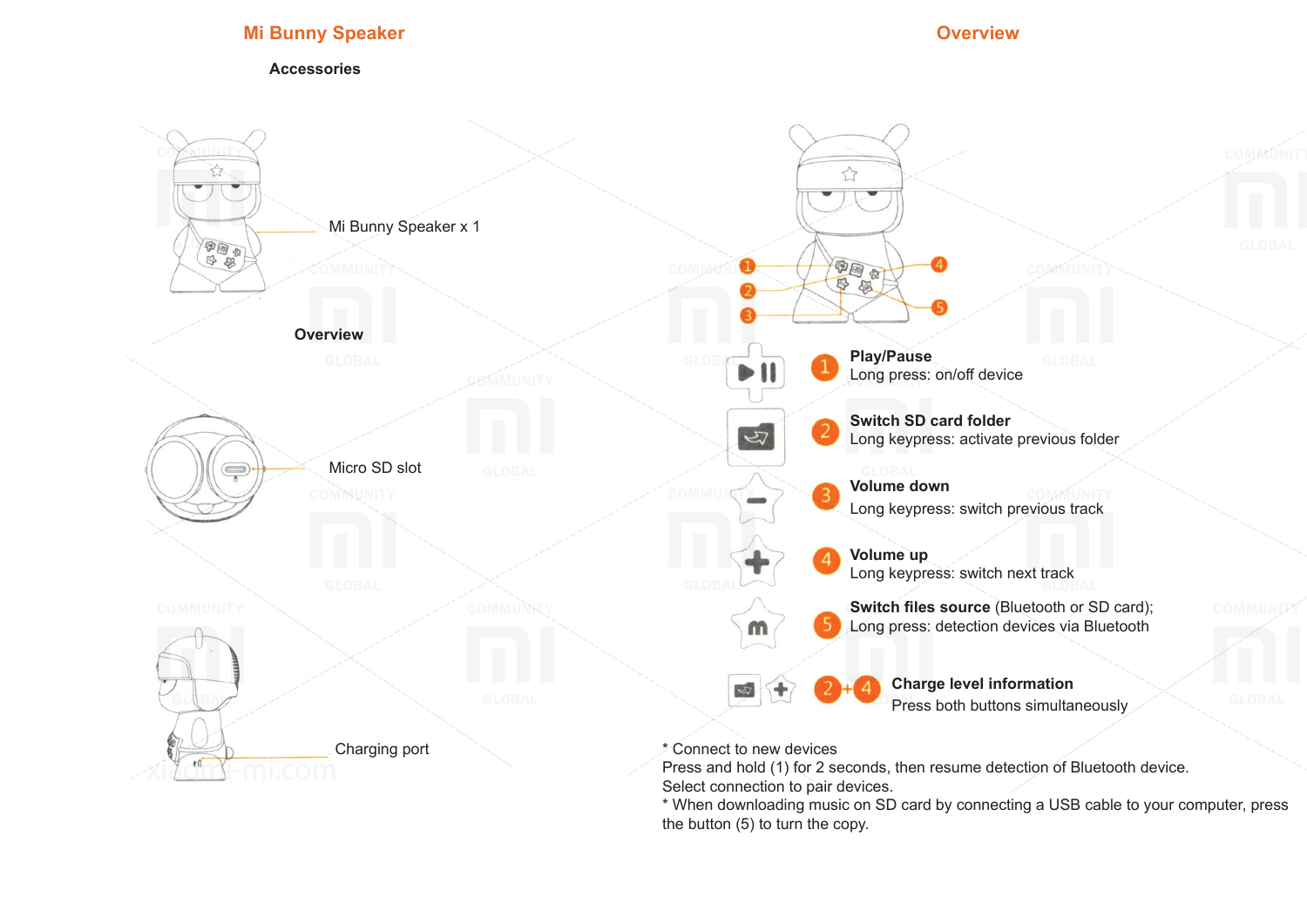# **Connecting**





### **Turning Mi Bunny Speaker on**

Press and hold a button (1) for 2 seconds, until you hear corresponding beep. Mi Bunny Speaker automatically turns on Bluetooth mode of devices detection.

#### **Connecting to other devices**

Open Bluetooth settings, select «Mi Bunny Speaker» in a list of available devices. After successful combination of appropriate devices you can hear a beep signal. Indicator will light up blue.

With further use turn on Bluetooth on Mi Bunny Speaker and device automatically connects to it.



#### **Play music via Bluetooth**

Pairing of smartphone and Mi Bunny Speaker: smartphone operating as a control panel and Mi Bunny Speaker is a speaker.

## **Play music from SD card**

After inserting a card, press Play button to play files, stored on Micro SD.

- \* Support Micro SD 32GB or more.
- \* Upload tracks to SD card via USB cable.

### **Notes**

#### **Charging**

During charging a power indicator flickers green. Permanent Red light indicates a full charge of the device.

\* During charging there is a certain limit of playback volume.

# **Specifications**

Maximum output power: 2.8 W x 1 (4 ohms, THD <1%); Speaker diameter. 45 mm, 1 driver; Bluetooth Edition: 4.0; Frequency: 150 Hz - 20 kHz; Battery capacity / Voltage: 650 mAh 3.7 V; The duration of battery life: 3 hours (60 dB / 1m); Power Consumption USB: 5 V, 500 mA; Size (length x width x height): 80 x 74 x 136 mm; Operating temperature 0 ° C - 45 ° C.